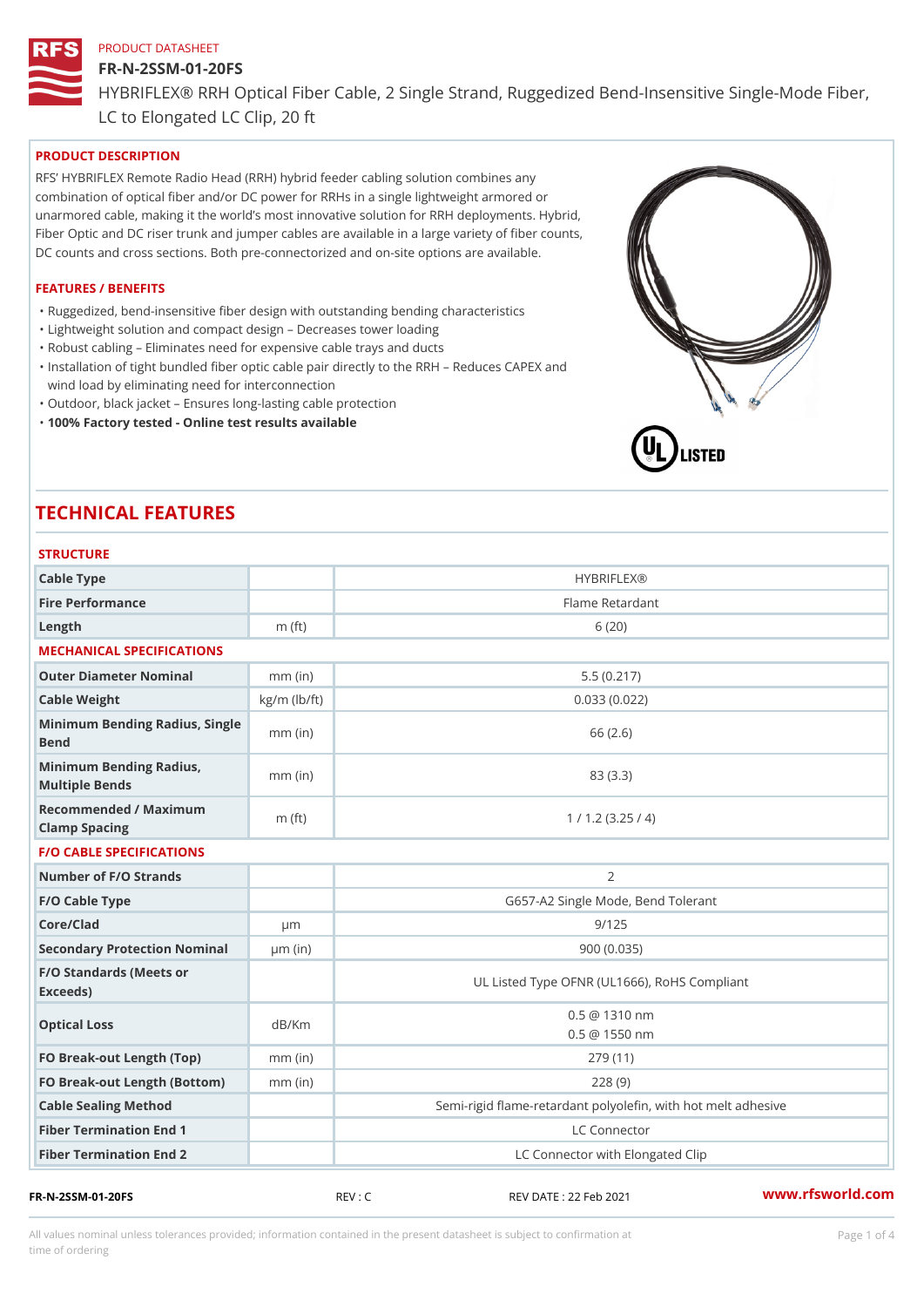## FR-N-2SSM-01-20FS

HYBRIFLEX® RRH Optical Fiber Cable, 2 Single Strand, Ruggedized Be LC to Elongated LC Clip, 20 ft

| CABLE JACKET                                    |                             |                                             |  |  |  |
|-------------------------------------------------|-----------------------------|---------------------------------------------|--|--|--|
| UV-Protection Individual and<br>External Jacket |                             | Yes                                         |  |  |  |
| Jacket Material                                 |                             | Flame Retardant, Indoor/Outdoor, PVC, Black |  |  |  |
| TESTING AND ENVIRONMENTAL                       |                             |                                             |  |  |  |
| Storage Temperature                             | $^{\circ}$ C ( $^{\circ}$ F | $-40$ to $70$ ( $-40$ to $158$ )            |  |  |  |
| Operation Temperature                           | $^{\circ}$ C ( $^{\circ}$ F | $-40$ to 65 ( $-40$ to 149)                 |  |  |  |
| Installation Temperature                        | $^{\circ}$ C ( $^{\circ}$ F | $-20$ to 65 ( $-4$ to 149)                  |  |  |  |
| Jacket Specifications                           |                             | UL 1666                                     |  |  |  |

#### EXTERNAL DOCUMENT LINKS

Installation Guidelwinessad QuickShip 2.0 Program IDfoormlation: On-line Factory Te[s](https://www.rfsworld.com/pictures/userfiles/programs/AAST Latest Version.zip)teResults:

#### NOTES

Specifically designed for Samsung RRH.

FR-N-2SSM-01-20FS REV : C REV DATE : 22 Feb 2021 [www.](https://www.rfsworld.com)rfsworld.com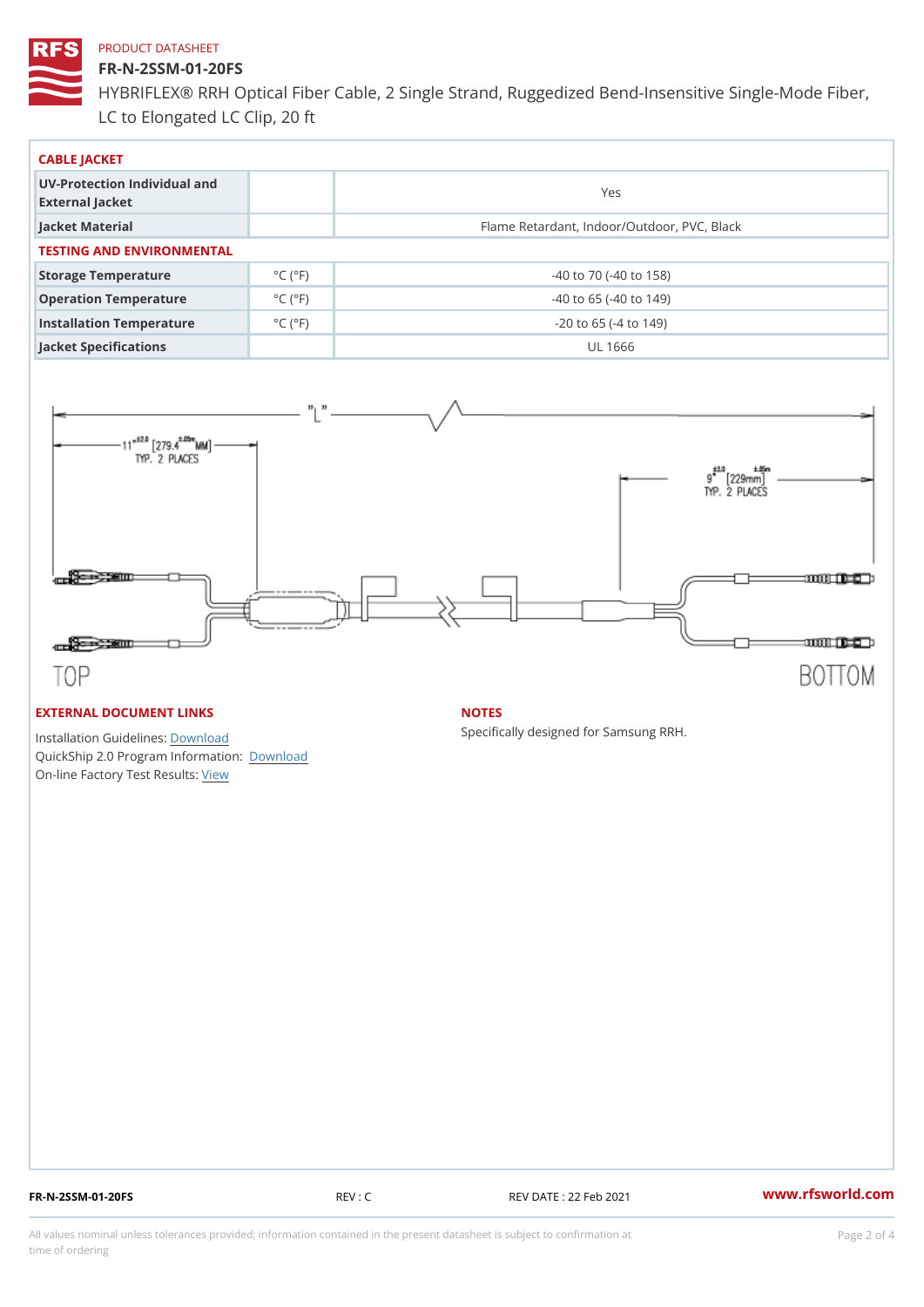## FR-N-2SSM-01-20FS

HYBRIFLEX® RRH Optical Fiber Cable, 2 Single Strand, Ruggedized Be LC to Elongated LC Clip, 20 ft

#### ADDITIONAL ASSEMBLIES - 1 PAIR SM FIBERED DITIONAL ASSEMBLIES - 2 PAIR SM FIBER

| Length, ft | Model Number                   |
|------------|--------------------------------|
| 10         | $FR - N - 1$ S M - 01 - 10 F S |
| 20         | $FR - N - 1$ S M - 01 - 20 F S |
| 30         | FR-N-1SM-01-30FS               |
| 40         | $FR - N - 1$ SM - 01 - 40 F S  |
| 50         | FR-N-1SM-01-50FS               |
| 60         | $FR - N - 1$ SM - 01 - 60 F S  |
| 79         | FR-N-1SM-01-70FS               |
| 80         | $FR - N - 1$ SM - 01 - 80 F S  |
| 90         | FR-N-1SM-01-90FS               |
| 100        | FR-N-1SM-01-100FS              |

| Length, ft | Model Number                   |
|------------|--------------------------------|
| 10         | $FR - N - 2 S M - 01 - 10 F S$ |
| 20         | $FR - N - 2 S M - 01 - 20 F S$ |
| 30         | $FR - N - 2 S M - 01 - 30 F S$ |
| 40         | $FR - N - 2 SM - 01 - 40 FS$   |
| 50         | $FR - N - 2 S M - 01 - 50 F S$ |
| 60         | $FR - N - 2 S M - 01 - 60 F S$ |
| 70         | $FR - N - 2 S M - 01 - 70 F S$ |
| 80         | $FR - N - 2SM - 01 - 80FS$     |
| 90         | $FR - N - 2 S M - 01 - 90 F S$ |
| 100        | FR-N-2SM-01-100FS              |
|            |                                |

ADDITIONAL ASSEMBLIES - 1 STRAND SM FABSDRTIONAL ASSEMBLIES - 2 STRAND SM FIBER

| Length, ft | Model Number                     |
|------------|----------------------------------|
| 10         | FR-N-1SSM-01-10FS                |
| 15         | FR-N-1SSM-01-15FS                |
| 20         | FR-N-1SSM-01-20FS                |
| 30         | FR-N-1SSM-01-30FS                |
| 40         | FR-N-1SSM-01-40FS                |
| 50         | $FR - N - 1$ S S M - 01 - 50 F S |
| 60         | FR-N-1SSM-01-60FS                |
| 70         | FR-N-1SSM-01-70FS                |
| 80         | FR-N-1SSM-01-80FS                |
| 90         | FR-N-1SSM-01-90FS                |
| 100        | FR-N-1SSM-01-100FS               |
| 120        | FR-N-1SSM-01-120FS               |
| 130        | FR-N-1SSM-01-130FS               |
| 150        | FR-N-1SSM-01-150FS               |
| 160        | FR-N-1SSM-01-160F\$              |
| 170        | FR-N-1SSM-01-170FS               |

| Length, ft | Model Number                     |
|------------|----------------------------------|
| 10         | $FR - N - 2$ S S M - 01 - 10 F S |
| 15         | FR-N-2SSM-01-15FS                |
| 20         | $FR - N - 2$ S S M - 01 - 20 F S |
| 30         | FR-N-2SSM-01-30FS                |
| 40         | $FR - N - 2$ S S M - 01 - 40 F S |
| 50         | FR-N-2SSM-01-50FS                |
| 60         | FR-N-2SSM-01-60FS                |
| 70         | FR-N-2SSM-01-70FS                |
| 80         | FR-N-2SSM-01-80FS                |
| 90         | $FR - N - 2$ S S M - 01 - 90 F S |
| 100        | FR-N-2SSM-01-100FS               |

FR-N-2SSM-01-20FS REV : C REV DATE : 22 Feb 2021 [www.](https://www.rfsworld.com)rfsworld.com

All values nominal unless tolerances provided; information contained in the present datasheet is subject to Pcapgeling that i time of ordering